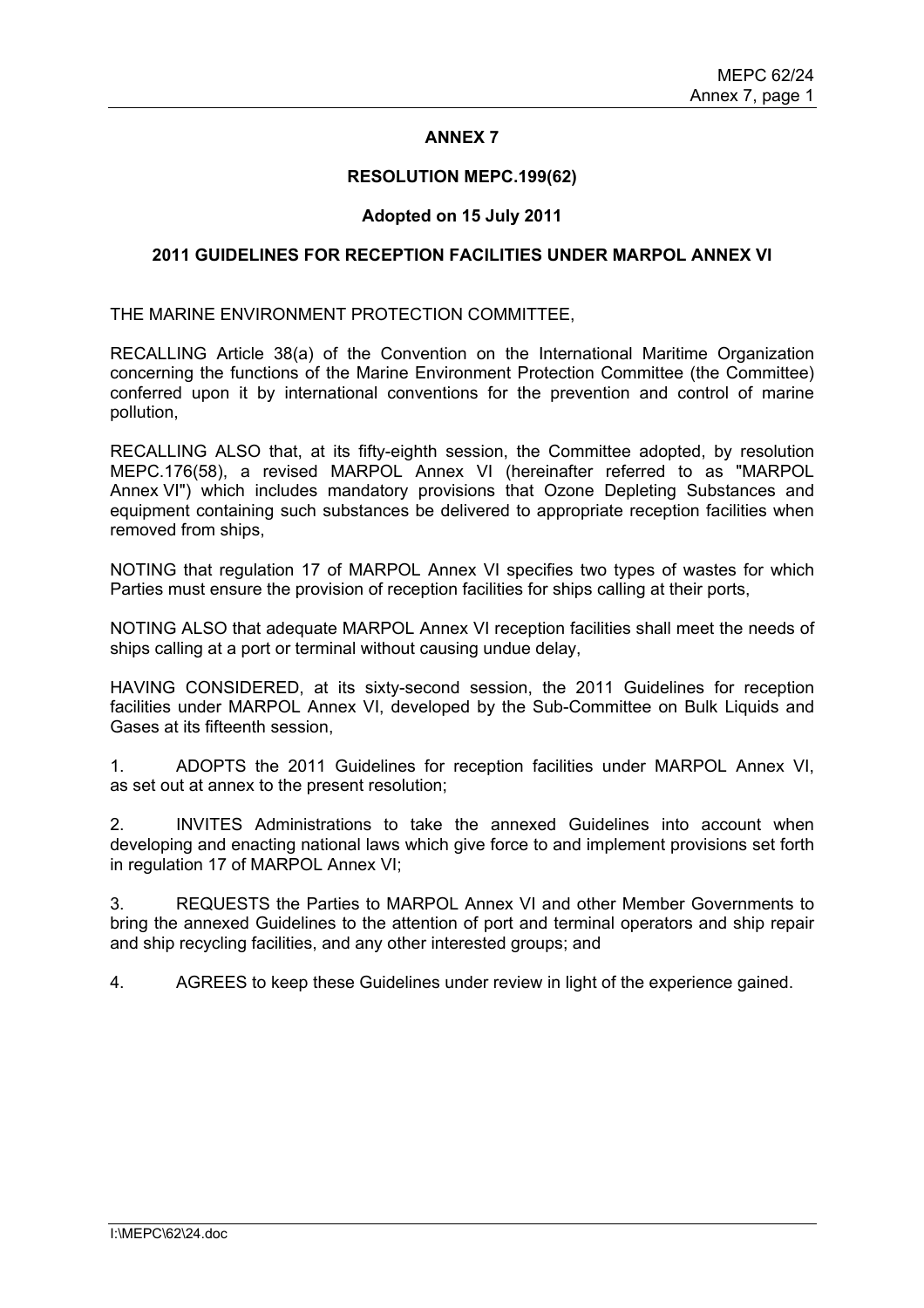# ANNEX

## **2011 GUIDELINES FOR RECEPTION FACILITIES UNDER MARPOL ANNEX VI**

## **1 INTRODUCTION**

- 1.1 The main objectives of these Guidelines are to:
	- .1 assist Governments in developing and enacting domestic laws which give force to and implement provisions set forth in regulation 17, Reception Facilities, of MARPOL Annex VI;
	- .2 assist port and terminal operators and ship repair ports, and ship recycling facilities in assessing the need for and providing adequate reception facilities for Ozone Depletion Substances (ODS) and equipment containing ODS; and
	- .3 assist port and terminal operators in assessing the need for, and providing adequate reception facilities for exhaust gas cleaning residues.

1.2 Adequate MARPOL Annex VI reception facilities shall meet the needs of ships calling at a port or terminal without causing undue delay.

1.3 MARPOL Annex VI, regulation 17 specifies two types of wastes that Parties must ensure the provision of reception facilities for ships calling at their ports:

- .1 Ozone Depleting Substances are those defined in MARPOL Annex VI, regulation 2.16; and
- .2 Exhaust gas cleaning residues are ship-generated residues that may range from liquid to solid.

# **2 DEFINITIONS**

With reference to regulation 17 of MARPOL Annex VI:

2.1 *Remotely located port or terminal* means a port or terminal as informed to the Organization under regulation 17.2 of MARPOL Annex VI.

2.2 *Manage and process* means actions related to the collection, storage, transport, treatment and disposal of ODS and/or exhaust gas cleaning residues such that they are rendered in a safe and environmentally benign condition in accordance with best available practices.

2.3 *Appropriate action* means those actions taken by informed Parties to communicate to ships under their control that the advised ports cannot handle certain ODS and/or exhaust gas cleaning residues and those actions ships will need to take necessary to manage or process those substances in an alternative manner. Such alternatives could include arranging for collection before or after visiting the affected port, and in the latter case, ensuring adequate on board storage exists for those substances.

2.4 *EGCS residues* are a product of the water treatment process. The residue can be formed and removed from the water with different treatment techniques. Such residues contain sulphates, ash/soot, metals and hydrocarbons removed from the water.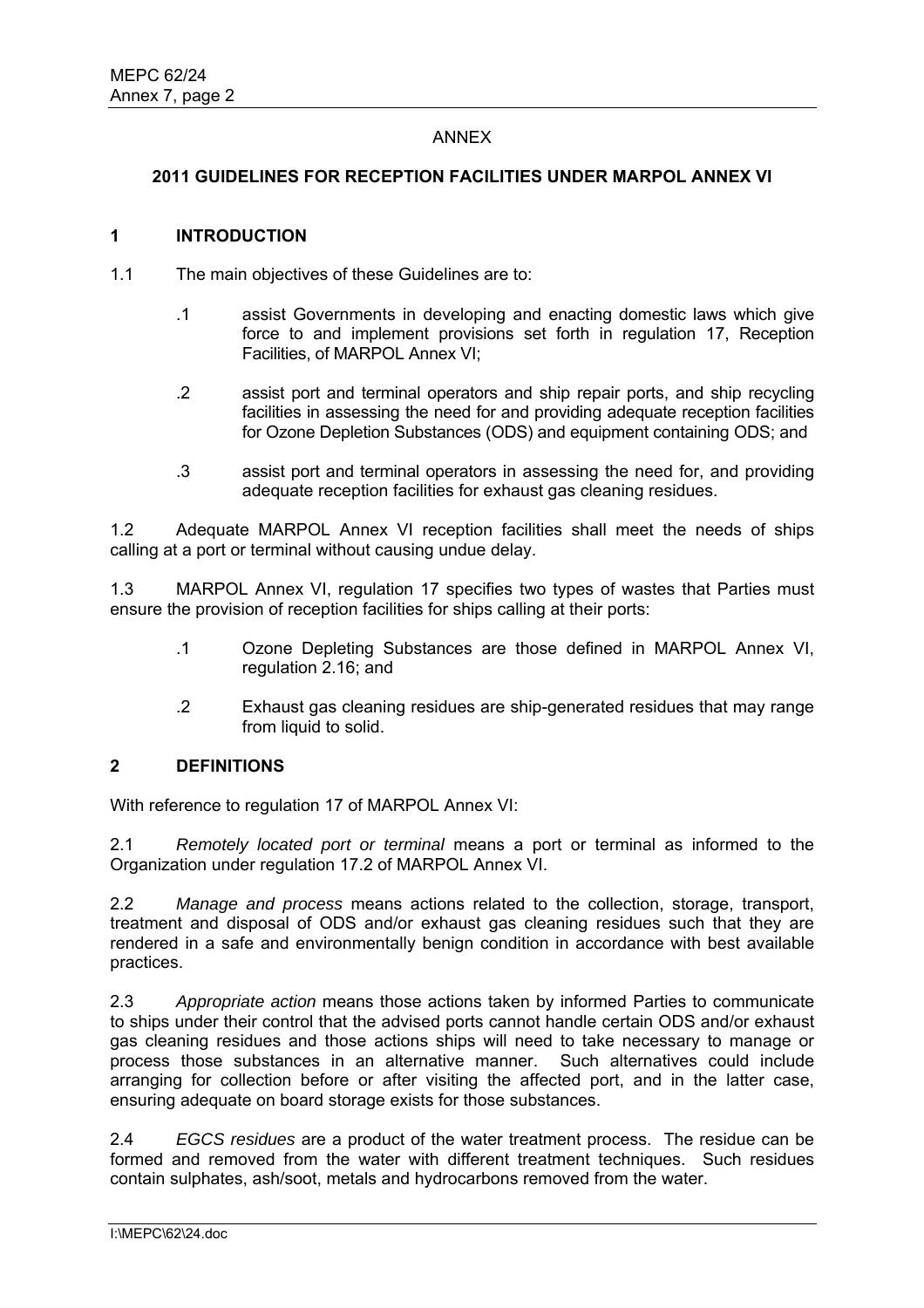2.5 *ODS and equipment containing ODS* are as defined in regulation 2.16 and equipment as referred to in regulation 12.4.

# **3 GENERAL REQUIREMENTS FOR MARPOL ANNEX VI RECEPTION FACILITIES**

#### 3.1 Treatment and disposal of ODS and EGCS residues

Taking into consideration its own local and national environmental laws and regulations as well as applicable international regulations and treaties, a Party should adopt strategies for collection, storage, transport, treatment and disposal of ODS and EGCS residues. Strategies for managing MARPOL Annex VI wastes should be safe and environmentally benign and based on industry best practices and best available technologies, and taking into account the local infrastructure. Parties are highly encouraged to make regular updates to the availability of Annex VI reception facilities in the Global Integrated Shipping Information System (GISIS) at: http://gisis.imo.org/Public/.

3.2 Composition of EGCS residues

Residues may contain sulphates, ash/soot, metals and hydrocarbons removed from the wash water. Specifically it may contain sulphite salts ( $CaSO<sub>x</sub>$ ) and may also include other metal sulphites (NaSO<sub>x</sub> and KSO<sub>x</sub>) and metal oxides and including Vanadium (V), Nickel (Ni), Magnesium (Mg), Aluminium (Al), Iron (Fe), and Silicon (Si).

3.3 Training/certification of personnel

Taking into consideration its own local and national laws and regulations Parties should ensure that personnel who process ODS have been properly trained in all personal protective measures to ensure safe handling of such materials and prevent the release of ODS to the atmosphere. Administrations should develop a certification system whereby letters or certificates are issued to qualified shore side personnel attesting to proper training for handling ODS and equipment containing ODS and operating disposal equipment. Such equipment should comply with rigorous standards for operation and be certified and/or approved.

3.4 Sufficient capacity for the throughput of trade and the likely volumes to be handled

Parties should undertake to evaluate the types and capacities of ships using their ports and terminals to determine the quantities of ODS and EGCS residues likely to be generated. Parties should ensure that ports and terminals have the capacity to collect and store, if necessary, ODS and EGCS residues from any and all ships that use its ports terminals. If capacity from several ports or terminals, including remotely located ports or terminals, is to be pooled then a Party should ensure that the capacity of such a pooled resource is sufficient for all facilities using it.

3.5 Provision of documentation for custody transfer from ship to reception facility

The Organization published MEPC.1/Circ.671, A Guide to Good Practice for Port Reception Facility Providers and Users. This user friendly guidance includes Appendix 2, MEPC.1/Circ.644, Advance Notification Form (ANF); and MEPC.1/Circ.645 Waste Delivery Receipt (WDR). These standard forms may be used by ship masters and port reception facility operators to document the transfer of wastes by type and quantity from ships to shore side reception facilities. When providing advanced notification to a port or terminal that Annex VI reception facilities will be required, the ANF may be used. Where reception facility operators are required to provide to the ship a receipt for ODS and/or EGCS residues, the WDR may be used.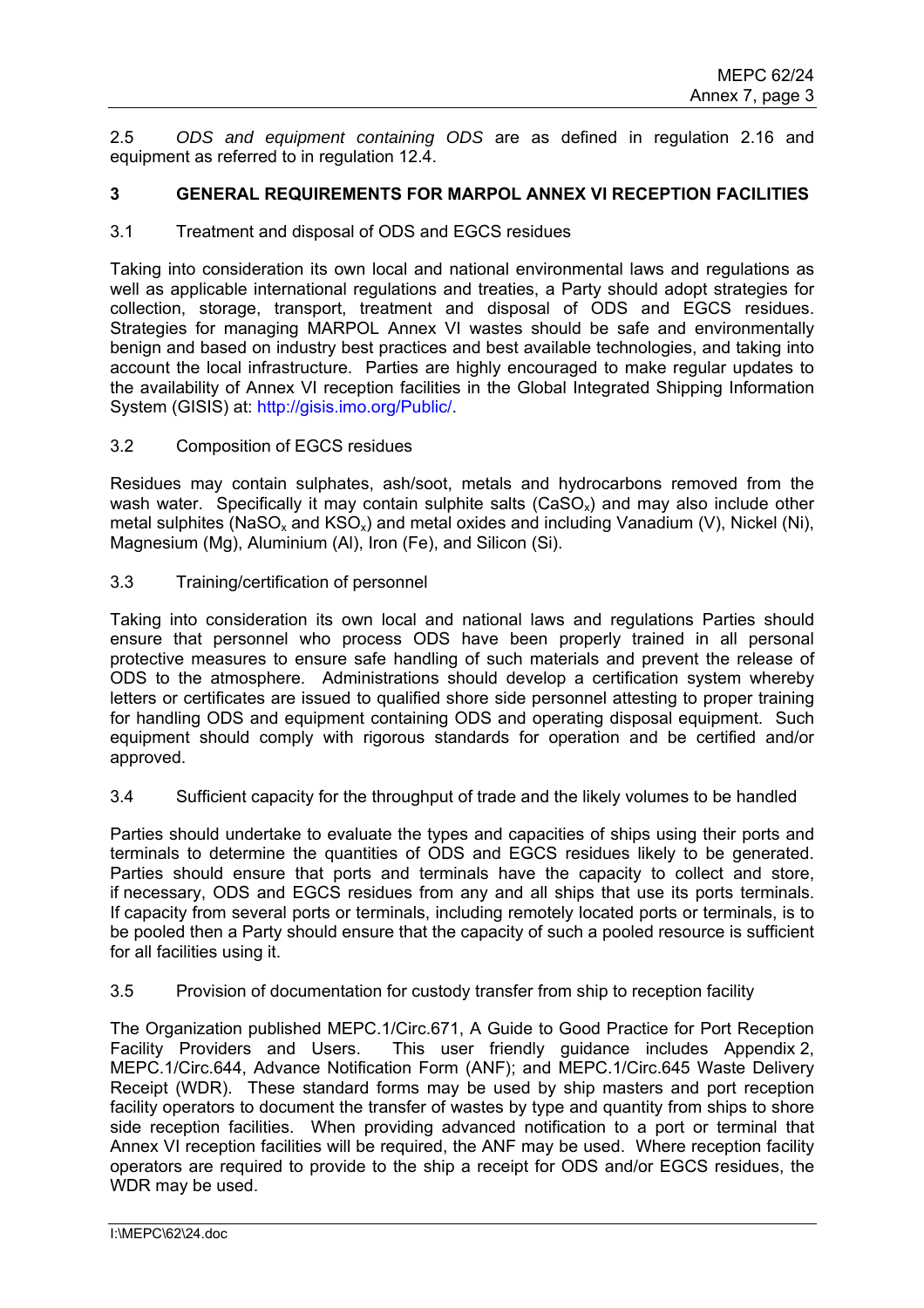# **4 GENERAL REQUIREMENTS APPLICABLE WHEN MARPOL ANNEX VI RECEPTION FACILITIES ARE NOT AVAILABLE**

# 4.1 Where reception facilities are not provided

Parties must notify the Organization in the event that a port or terminal cannot provide ODS or EGCS residue reception facilities. In addition Parties must notify the Organization where such facilities are, alternatively, provided. Parties are highly encouraged to make regular updates to the availability of Annex VI reception facilities in the Global Integrated Shipping Information System (GISIS) at: http://gisis.imo.org/Public/. Parties that inform the Organization of ports that cannot accept ODS or EGCS residues are encouraged to provide an explanation as to the specific reasons that necessitate such notification.

## 4.2 Use of regional/bi-lateral agreements

The concept of regional arrangements is encouraged as a possible alternative for ensuring adequacy of reception facilities. Parties could enter into a regional or bi-lateral arrangement with other Parties in a region that would provide reception facilities to ships travelling in the region. It has been recognized by the Organization that waste management planning on a regional basis and the establishment of regional arrangements can provide an alternative solution for ensuring that ships do not have an incentive to discharge waste into the environment, including the atmosphere, and that ports and terminals within a region can meet the requirements of regulation 17 of MARPOL Annex VI.

4.3 Alternative facilities (required to be reported in accordance with regulation 17.2)

A Party shall report to the Organization when any alternative arrangement is made by a port or terminal to provide ODS or EGCS residue reception facilities. Additionally, a Party shall report to the Organization where such adequate reception facilities are provided.

4.4 Criteria for those alternative measures for reception facilities

Criteria for those alternative measures for reception facilities should take into consideration the capacities required to meet the needs of ships calling in their region and without causing undue delay.

## 4.5 Alternative reception facilities

Alternative reception facilities should have an environmentally acceptable method for processing/handling MARPOL Annex VI wastes as outlined in paragraph 5.1.

# **5 GENERAL REQUIREMENTS FOR SHIPS USING PORTS WHERE RECEPTION FACILITIES ARE NOT AVAILABLE**

# 5.1 Voyage planning and on board storage

Voyage planning should be part of any waste management planning strategy. Masters of ships should ensure that there is adequate on board capacity for storage of all ODS and EGCS residues that may be generated during the course of voyages which include visits to ports or terminals where reception facilities are not available.